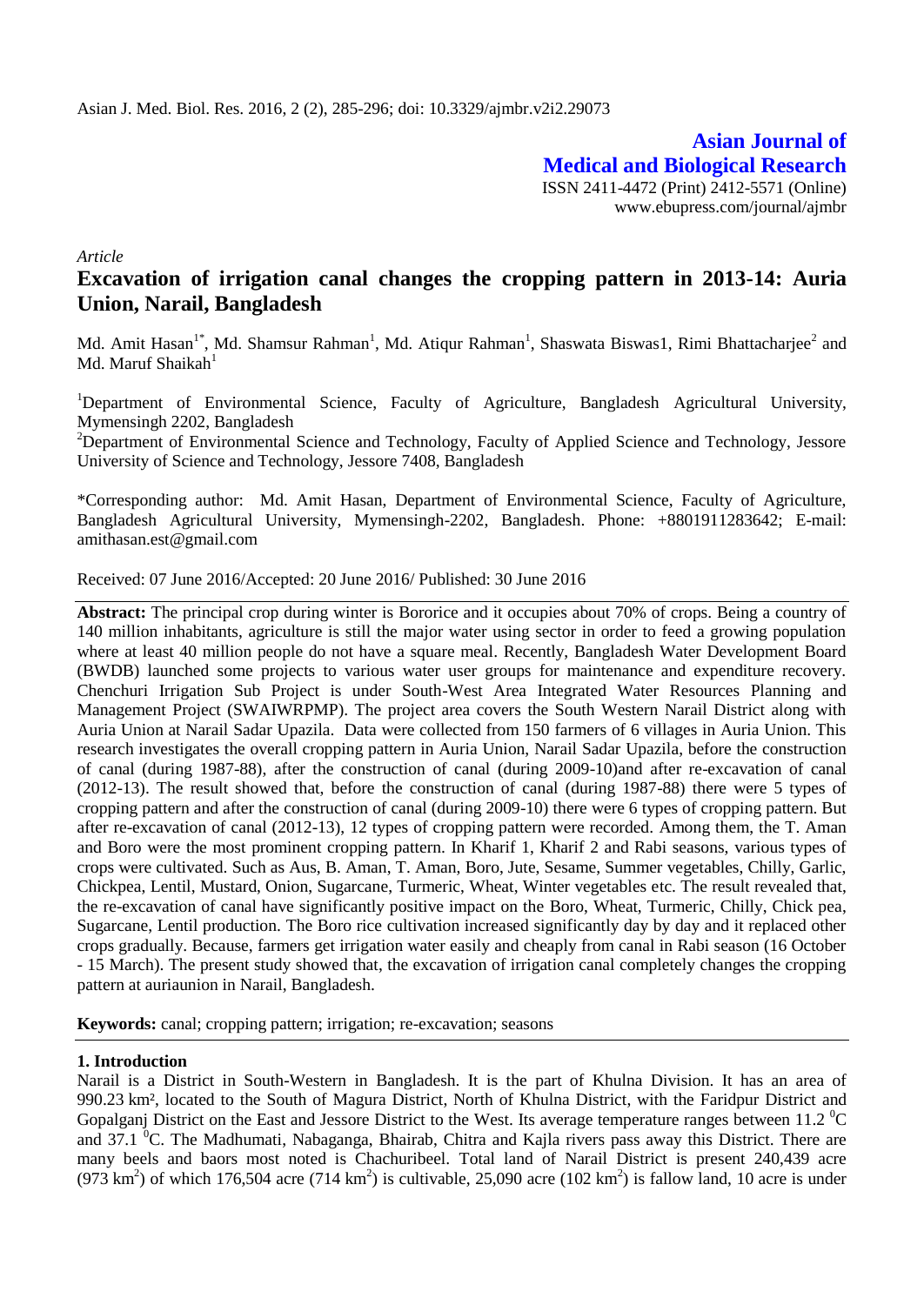forest, 36,208 acre (147 km<sup>2</sup>) is under irrigated and 8,562 acre (35 km<sup>2</sup>) is under river (wikipedia, 2014). There are three [Upazilas](http://en.wikipedia.org/wiki/Upazila) in this District e.g. Narail [Sadar,](http://en.wikipedia.org/wiki/Narail_Sadar_Upazila) [Kalia](http://en.wikipedia.org/wiki/Kalia_Upazila) and [Lohagara](http://en.wikipedia.org/wiki/Lohagara_Upazila,_Narail) Upazila but the District has four than as e.g Narail, Kalia, Lohagora, Noragati. Administration of Narail District was established in 1984. It consists of two municipalities, 18 wards, 43 mahallas, 3 [Upazilas,](http://en.wikipedia.org/wiki/Upazila) 4 police stations, 37 Union porishods, 445 mouzas and 649 villages. Municipalities are Narail Sadar and Kalia. Narail (Town) stands on the bank of the Chitra River. It consists of 9 wards and 24 mahallas. The area of the town is 28.89 sq km. The town has a population of 36785 of where 51.34% is male and 48.66% is female. Population density per sq km is 1273. Literacy rate among the town people is 51.7%. The town has one rest house and one dakbunglaow. Chenchuri Irrigation Sub Project is under South -West Area Integrated Water Resources Planning and Management Project (SWAIWRPMP). It is located in the South Western region of Bangladesh. The project area covers the South Western Narail Districts along with Auria Union at Narail Sadar Upazila. The Chenchuri Irrigation Sub Project is under implementation with financial assistance from International Development Association (IDA) (Credit No.1467 BD) and Government of Bangladesh (GoB) and expenditure of the project is 512.70 lac taka. The power and type of pump is respectively 21.20 cusec and axial flow which suction head 54, delivery head 35-0", suction and delivery radius 20", number of motor 02 and power of motor 140 horse power (per motor). Total area of the project is 543 hectare and net irrigable area is 442 hectare. The length of irrigable cannel Kamlapur is 7.79 km (BWDB, 2012). It has covered 6 villages i.e. Kamlapur, Goshpur, Nakoshi, Khalishakhali, Taltola (Partial), Muldair (Partial) and 353 farmers are taking benefit from this project. The pump supplies water only in Robi season. The canal was constructed during 1989-90. Local people were participated to construct the canal. The canal was damaging and covering by silt day by day. As a result, water flowed slowly and water logging was created. For this reason BWDB decided to re-excavate the canal and canal was re-excavated in 2012 (BWDB,2012).The present study is to identify the suitable crops in Auria Union and the net productivity as well as to know the status of modern rice varieties in different patterns and seasons.

### **2. Materials and Methods**

### **2.1. Study area**

For this study, the South- -Western belt Narail Sadar Upazila of Narail District was selected (Figure 1). Among Narail Sadar Upazila, Auria Union has been selected. Primary data were collected through questionnaire survey. The survey was conducted among Kamlapur, Goshpur, Nakoshi, Khalishakhali, Taltola and Muldair villages of Auria Union at Narail Sadar Upazila. Selection criteria of the villages are based on getting water from Chenchuri Irrigation Sub-Project pump. Narail Upazila is located between  $23^{0}02^{7}$  and  $23^{0}17^{7}$  North latitudes and between  $89^023$  and  $89^037$  East longitudes. The upazila is bounded on the North by Lohagara and Shalikha Upazilas of Magura District, on the East by Lohagara Upazila, on the South by Kalkia and Abhaynagor Upazilas of Jessore District and on the West by Bagherpara and Jessore Sadar Upazila (LZR, 2012). Auria Union is comprised of a total area of 3244 ha, of which the net cultivable area is 2134 ha (66%). The number of farm family is about 3,282 where 20% are share croppers. The area under irrigation is about 50% of the cultivated land which indicates that the agricultural practices under irrigation are dominant in the area. Boro (HYV) is the main irrigated crop cultivated by using both surface and ground water. Area and yields of Boro (HYV) crop could be increased if more irrigation facilities and inputs like seeds, fertilizers and pesticides were timely (LZR, 2012).

### **2.2. Data collection**

Secondary data were collected from the various sources. They are as follows-Bangladesh Water Development Board, Dept. of Agriculture, Narail Upazila, Internet/Journal and newspapers.

### **2.3. Data input and analysis**

The survey have been edited and coded manually and processed by MS EXCEL. Qualitative data have been manually complied according to diverse issues considering the research sites. For data processing and analyzing, MS EXCEL has been used for some descriptive statistics like: percentage, mean, standard deviation etc. All the collected data were analyzed using computer prominent program (MS WORD and MS EXCEL). Statistical methods such as frequency count, percentage, bar diagram, pie chart etc. were used for analysis. After collecting the secondary data, efforts made for interpretation and processing them. After data processing the data was sorted for analysis.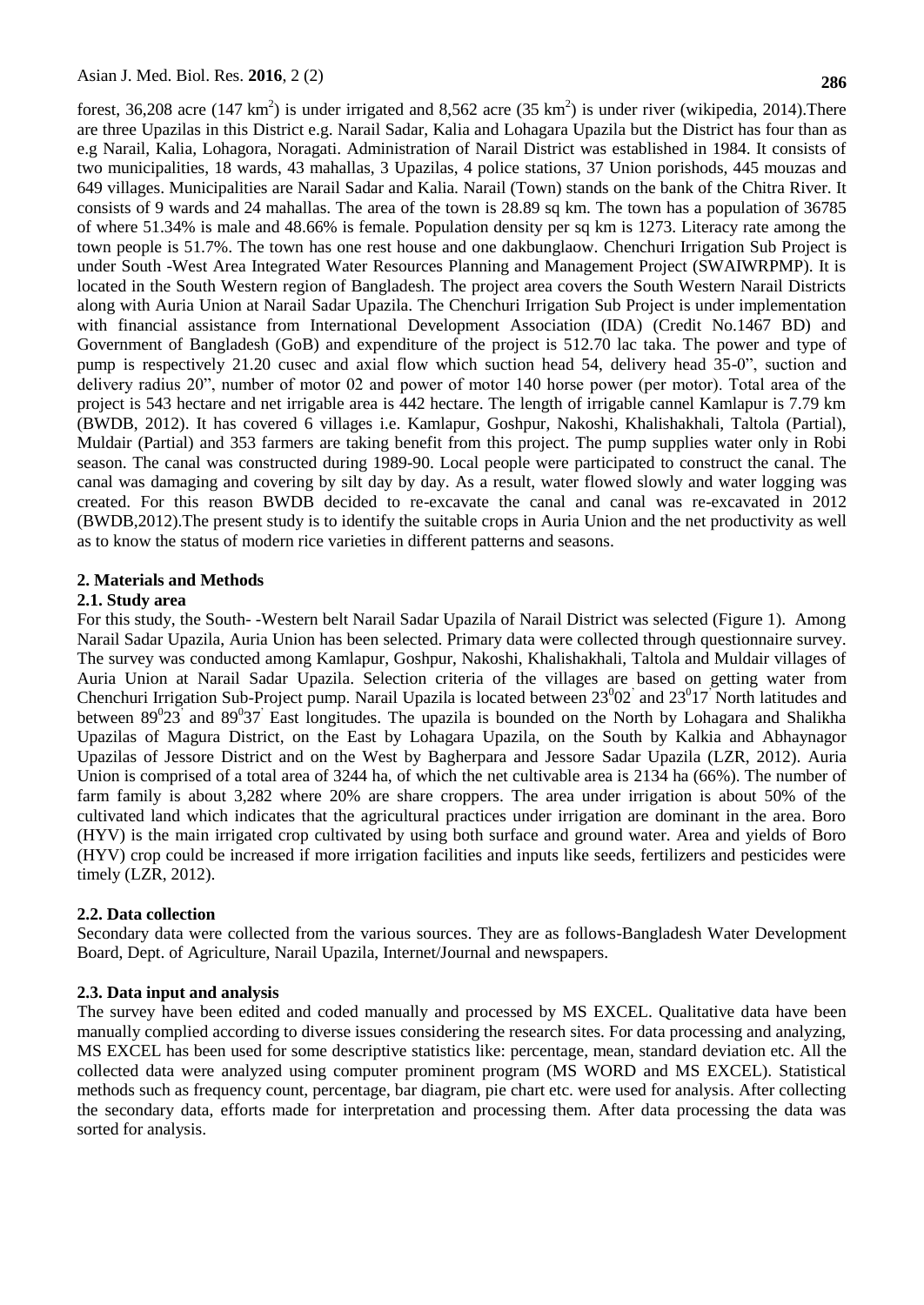

**Figure 1.(a) Map of the World; (b) Map of Bangladesh; (c) Map of Narail District; (d) Map of Narail Sadar Upazila and(e) Map of Auria Union, Narail, Bangladesh.**

# **3. Results and Discussion**

### **3.1. Crop cultivation in Narail district**

Table 1 has shown season wise crop cultivation in Narail District and crops were cultivated mainly in three seasons and these are Kharif 1 (16 March - 30 June), Kharif 2 (1 July - 15 October) and Rabi season (16 October - 15 March). In Kharif 1, various types of crops were cultivated. Such as Aus, B. Aman, Groundnut, Jute, Mung, Sesame and summer vegetables. Among these crops, Aus, B. Aman and Jute crops were cultivated mostly. But in Kharif 2, only T. Aman was cultivated. In Rabi season various types of crops were also cultivated. Such as Boro, Chilly, Coriander, Garlic, Chickpea, Lentil, Mustard, Onion, Pea, Potato, Gram, Sugarcane, Sweet guard, Turmeric, Wheat, winter vegetables and Ginger. Among these crops Boro, Lentil, Mustard, Sugarcane and Wheat were greatly cultivated. Season Wise Different Crop Cultivation in Narail District is shown in Table 1.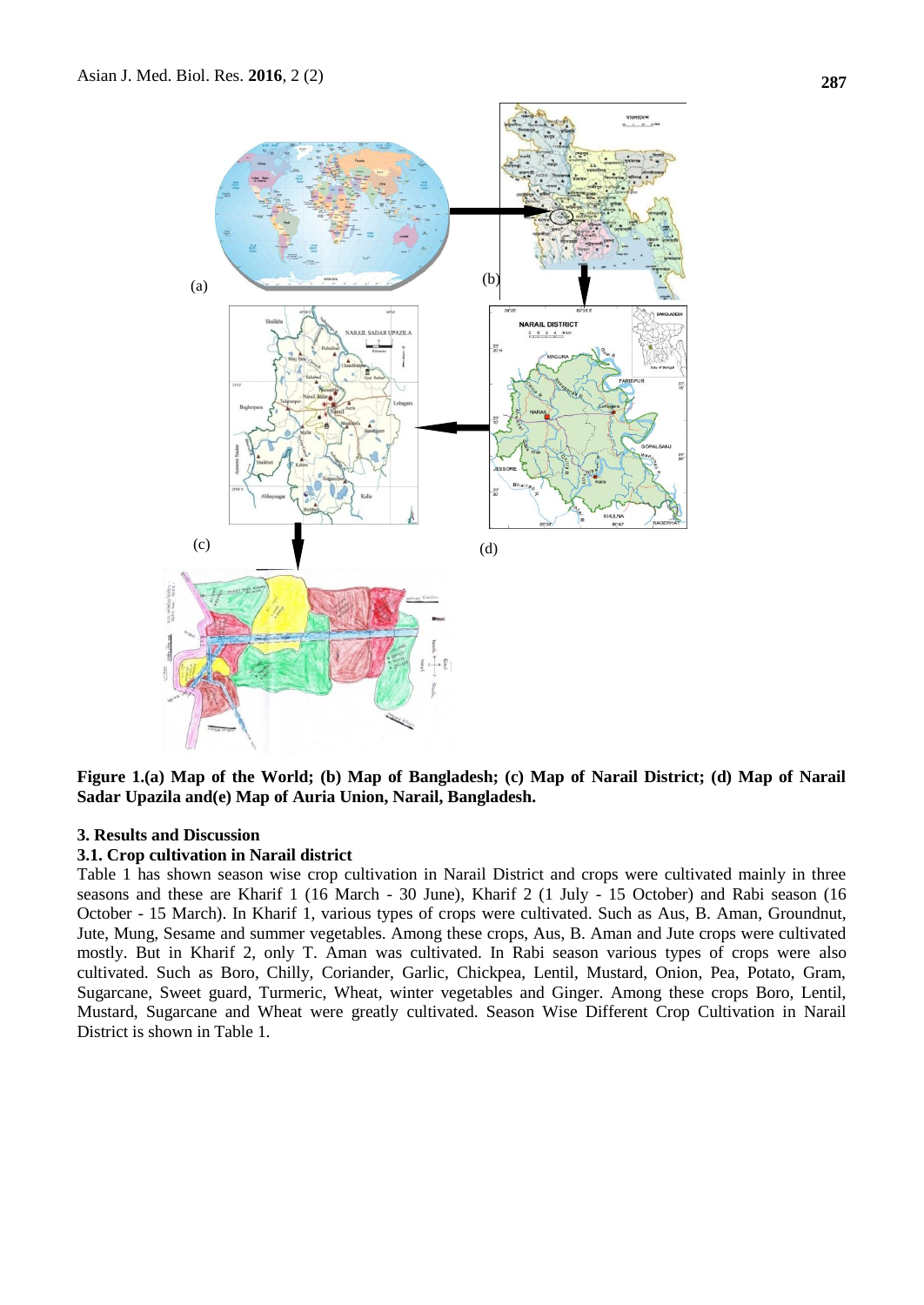| Kharif 1 (16 March - 30 June) | Kharif 2 (1 July - 15 October) | Rabi (16 October - 15 March) |  |
|-------------------------------|--------------------------------|------------------------------|--|
| Aus                           | T. Amon                        | Boro $(HYV + Hybrid)$        |  |
| B. Aman                       |                                | Chilly                       |  |
| Groundnut                     |                                | Coriander (Dhania)           |  |
| Jute                          |                                | Garlic                       |  |
| Mung                          |                                | Chickpea (Khesari)           |  |
| Sesame (Til)                  |                                | Lentil                       |  |
| Summer vegetables             |                                | Mustard                      |  |
|                               |                                | Onion                        |  |
|                               |                                | Pea                          |  |
|                               |                                | Potato                       |  |
|                               |                                | Gram (Chola)                 |  |
|                               |                                | Sugarcane                    |  |
|                               |                                | Sweet guard                  |  |
|                               |                                | Turmeric                     |  |
|                               |                                | Wheat                        |  |
|                               |                                | Winter vegetables            |  |
|                               |                                | Ginger                       |  |

Source: Bangladesh Water Development Board, Narail, 2013; Personal Communication, NB: B. Aman = Broadcast Aman, T. Aman = Transplant Aman, HYV= High Yielding Varieties

### **3.2. Cropping pattern in Bangladesh, Narail Sadar Upazila and Auria Union**

We found that the cropping pattern in the study area was diversified (Table 2). Among them, the T. Aman and Boro were the most prominent cropping pattern. The fallow lands were much more higher in Narail Sadar Upazila as compared to Bangladesh cropping pattern (Table 2). In Narail Sadar Upazila, the cropping patterns were Sugarcane – Papya/Banana - Betel leaf, Fallow - B. Amon – Fallow, Boro – Fallow - Fallow, Rabi crop – Aus/Jute - Fallow, Boro – Fallow - T . Aman, Boro - B. Amon - Fallow, Rabi crop – Fallow - T. Amon, Fallow – Aus/Jute - T. Amon, Boro – Aus - Fallow, Boro – Aus/Jute - T. Aman, Vegetables – Jute – Vegetables and Rabi crop – Vegetables - Vegetables. However, the T. Aman and Boro were the most prominent cropping pattern in Auria Union. We found that the cropping pattern in Auria Union (study area) was bit different as compare to Narail Sadar Upazila as well as Bangladesh (Table 2). In Auria Union, the cropping patterns were Boro – Jute - T. Aman, Oil seed/Pulse - B. Aman - Fallow, Vegetables - Fallow - T. Aman, Wheat - Jute - T. Aman, Wheat – Sesame - T. Aman before construction (1987-88) of canal. In Auria Union, the cropping patterns were Boro (HYV) - Fallow - T. Aman/B. Aman, RC - T. Aus - Fallow, Wheat/Species/Pulse/Oilseed - Jute, T. Aman, Sugarcane/Betelleaf/Turmeric – Fallow - Fallow, Boro (HYV) – Fallow - Fallow, Vegetables – Fallow - Fallow after construction (2009-10) of canal. It has been found that after construction (2009-10) of canals, cropping patterns of Auria Union has been changed remarkably as compared to before construction (1987-88). Interestingly, more fallows were found after construction (2009-10) in Kharif 1 (16 March - 30 June of the year). This is because; in Kharif 1 (dry season), the irrigation water is not available and the farmers need to spend huge money for irrigation purposes. As a result farmers did not cultivate crops greatly in Kharif 1. On the contrary, farmers get irrigation water easily and cheaply from canal in Rabi season (16 October - 15 March). In Kharif 2 (1 July - 15 October) farmers get water from rainfall and cultivate the crops naturally. At present (2012-13), the cultivators are becoming inclined to cultivate Boro and T. Aman mostly and in the other times the fallows were found more. In the context of present construction (2012-13), cultivators intrinsically are cultivating Boro – Fallow - T. Aman, Boro – Jute - T. Aman, Boro - B. Aman - Fallow, Boro – Jute - Fallow, Boro – Fallow - Fallow, Oil seed/Pulse, Fallow - T. Aman, Oil seed/Pulse – Jute - T. Aman, Oilseed/Pulse – Jute - Fallow, Wheat – Jute - T. Aman, Fallow - B. Aman - Fallow, Oilseed/Pulse - B. Aman - Fallow, Pulse – Fallow – Fallow (Table 2).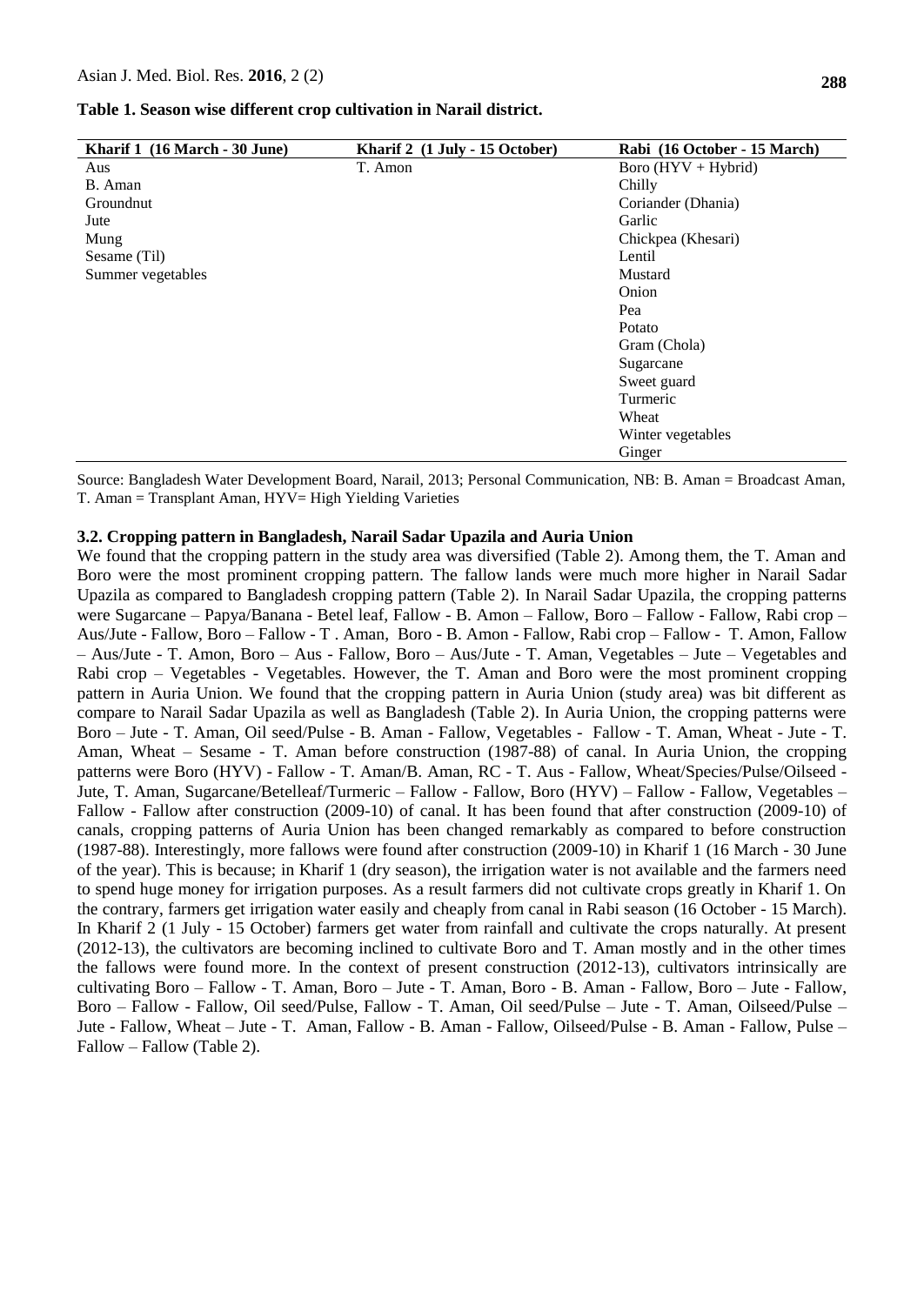**Table 2. Cropping pattern in all over Bangladesh and Narail Sadar Upazila, before the construction of canal (during (1987-88), after the construction of canal (during 2009-10) and at present (2013-14) in Auria Union, Narail, Bangladesh.**

|                                 |                                           | <b>Auria Union</b>                    |                                                    |                                          |
|---------------------------------|-------------------------------------------|---------------------------------------|----------------------------------------------------|------------------------------------------|
| *Bangladesh                     | *Narail Sadar<br><b>Upazila</b>           | *Before construction<br>$(1987 - 88)$ | *After construction<br>$(2009-10)$                 | **Present<br>construction<br>$(2013-14)$ |
| Potato - Kaon - T.<br>Aman      | Sugarcane-<br>Papya/Banana-<br>Betel leaf | Boro-Jute-T. Aman                     | Boro (HYV)-Fallow-<br>T. Aman/B.<br>Aman(HYV/LIV)  | Boro-Fallow-T.<br>Aman                   |
| Boro - T. Aman -<br>Fallow      | Fallow-B. Amon-<br>Fallow                 | Oil seed/Pulse-B.<br>Aman-Fallow      | RC-T. Aus-Fallow                                   | Boro-Jute-T. Aman                        |
| Wheat - Kaon - T.<br>Aman       | Boro-Fallo-Fallow                         | Vegetables-Fallow-T.<br>Aman          | Wheat/Species/Pulse/<br>Oilseed-Jute-T.<br>Aman    | Boro-B. Aman-<br>Fallow                  |
| Potato - Boro - T.<br>Aman      | Rabi crop-Aus/Jute-<br>Fallow             | Wheat-Jute-T. Aman                    | Sugarcane/Betel<br>leaf/Turmeric-<br>Fallow-Fallow | Boro-Jute-Fallow                         |
| Tomato - Aus - T.<br>Aman       | Boro-Fallow-T<br>.Amon                    | Wheat-Sesame-T.<br>Aman               | Boro (HYV)-Fallow-<br>Fallow                       | Boro-Fallow-Fallow                       |
| Pulses - Aus - Fallow           | Boro-B. Amon-<br>Fallow                   | ***                                   | Vegetables-Fallow-<br>Fallow                       | Oil seed/Pulse-<br>Fallow-T. Aman        |
| Wheat - T. Aman -<br>Fallow     | Rabi crop-Fallow-<br>T. Amon              | ***                                   | ***                                                | Oil seed/Pulse-Jute-<br>T. Aman          |
| Boro - T. Aman $-$<br>Fallow    | Fallow-Aus/Jute-T.<br>Amon                | ***                                   | ***                                                | Oilseed/Pulse-Jute-<br>Fallow            |
| Potato - Boro - Aus             | Boro-Aus-Fallow                           | ***                                   | ***                                                | Wheat-Jute-T. Aman                       |
| Aus - T. Aman -<br>Fallow       | Boro-Aus/Jute-T.<br>Amon                  | ***                                   | ***                                                | Fallow-B. Aman-<br>Fallow                |
| Kaon - T. Aman $-$<br>Fallow    | Vegetables-Jute-<br>Vegetables            | ***                                   | ***                                                | Oilseed/Pulse-B.<br>Aman-Fallow          |
| Boro (HYV) - Fallow<br>- Fallow | Rabi crop-<br>Vegetables-<br>Vegetables   | ***                                   | ***                                                | Pulse-Fallow-Fallow                      |
| Mustard - Kaon - T.<br>Aman     | ***                                       | ***                                   | ***                                                | ***                                      |
| Potato - Kaon - T.<br>Aman      | ***                                       | ***                                   | ***                                                | ***                                      |
| Spices - T. Aman -<br>Fallow    | ***                                       | ***                                   | ***                                                | ***                                      |
| Wheat - Vegetable -<br>T. Aman  | ***                                       | ***                                   | ***                                                | ***                                      |
| Pulses - Aus - T.<br>Aman       | ***                                       | ***                                   | ***                                                | ***                                      |
| Wheat - Jute $-$ T.<br>Aman     | ***                                       | ***                                   | ***                                                | ***                                      |

 $N.B = *Indicates that the data were collected from various sources as secondary data; **Indicates that the data were$ obtained by the authors during the study; \*\*\*Indicates data were not available. B. Aman= Broadcast Aman, T. Aman= Transplant Aman, HYV= High Yielding Varieties

### **3.3. Crop production from 2008 to 2013 in Auria Union, Narail, Bangladesh**

### **3.3.1. Aus**

The Aus production increased slightly in 2009, 2010, 2012 and 2013 but was similar in 2011 as compared to 2008 (Figure 2.a). The highest production was found in 2012 and the lowest was in 2009. The production was most probably due to availability of irrigation water in Kharif 1. It has been found that, the production of Aus in Kharif 1 (2013) was almost similar in 2008, 2009, 2010 and 2011 but was the highest in 2012. In this study the re-excavation of canal was done in 2012. The result showed that the re-excavation of canal did not have any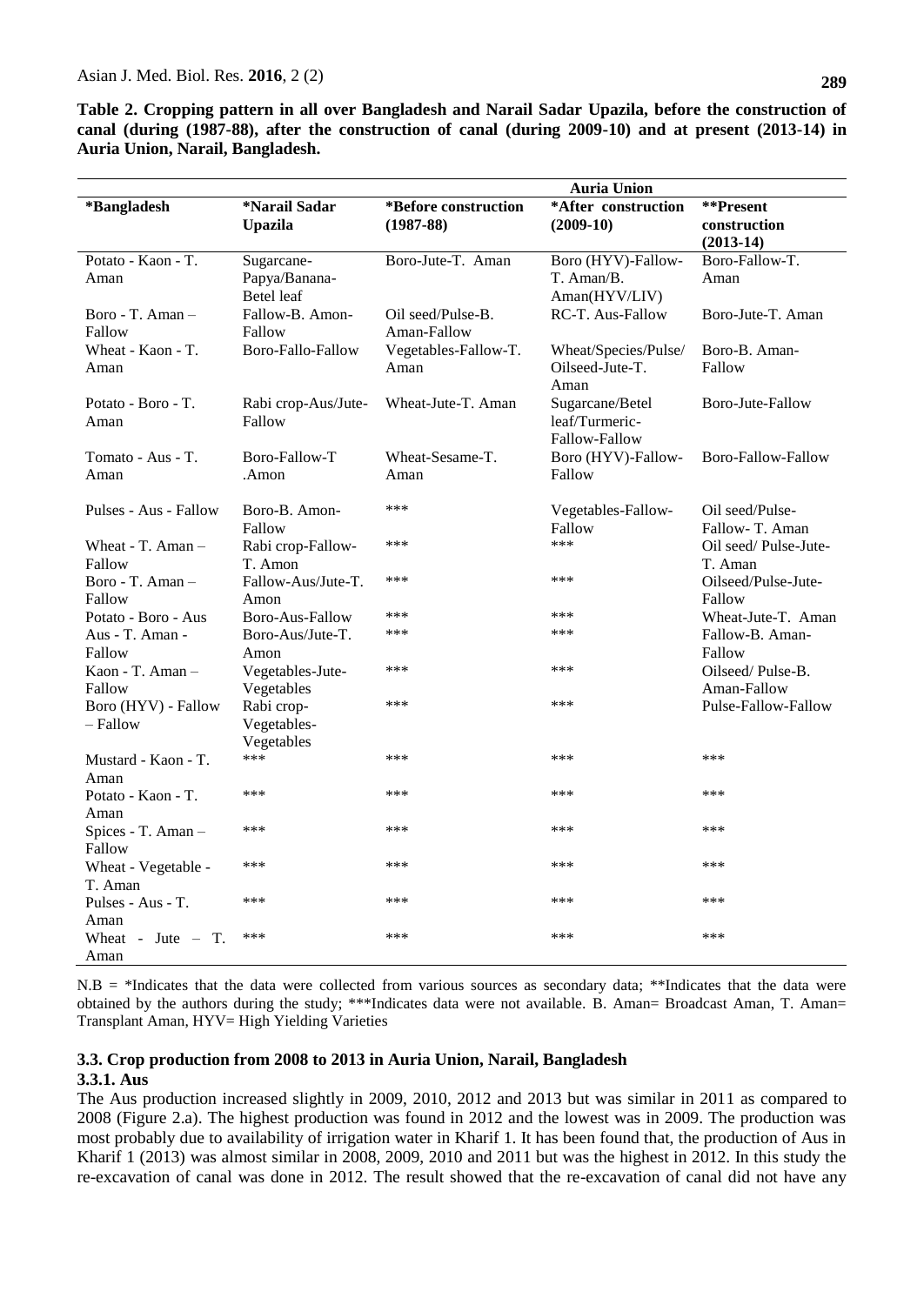positive impact on Aus production. This was most probably in Aus production; farmer did not use canal water as irrigation. Therefore it is unwise to draw any kind of comment regarding this.

# **3.3.2. Broadcast Aman**

The B. Aman production decreased gradually from 2008 to 2013 as compared to 2008 (Figure 2.b). The highest production was found in 2008 and the lowest was in 2013. It has been found that, the production of B. Aman in Kharif 1 (2013) was almost similar in 2010, 2011 and 2012. In this study the re-excavation of canal was done in 2012. The result showed that the re-excavation of canal did not have any positive impact on B. Aman cultivation. This was most probably in B. Aman production local people did not use canal water as irrigation. Therefore it is difficult to draw any kind of comment regarding this.

# **3.3.3. Jute**

The jute production increased slightly in 2009, 2010, 2011, 2012 and 2013 (Figure 2.c). The highest production was found in 2012 and the lowest was in 2008. The production was most probably due to availability of irrigation water in Kharif 1. It has been found that the production of jute in Kharif 1 (2013) was almost similar in 2008 and 2011. In this study, the re-excavation of canal was done in 2012. The result showed that the reexcavation of canal did not have any positive impact on jute production. This was most probably in jute production; cultivators did not use canal water as irrigation. Therefore it is difficult to draw any kind of comment regarding this.

# **3.3.4. Sesame**

The sesame production increased in 2009, 2010, 2011, 2012 and 2013 as compared to 2008 (Figure 2.d). The highest production was found in 2011 and the lowest was in 2008. It has been found that the production of sesame in Kharif 1 (2013) was almost similar in 2009 and 2010. In this study, the re-excavation of canal was done in 2012. The result showed that the re-excavation of canal did not have any positive impact on sesame production. This was most probably in sesame production; farmers did not use canal water as irrigation. Because, canal water supplied only in Rabi season. So, it is a great problem to draw any kind of comment regarding this.



**Figure 2. (a) Aus; (b) Broadcast Aman; (c) Jute (d) Sesame; and (e) Transplant Aman production in Kharif season from 2008 to 2013 in Auria Union, Narail, Bangladesh. NB: MT= Metric Ton.**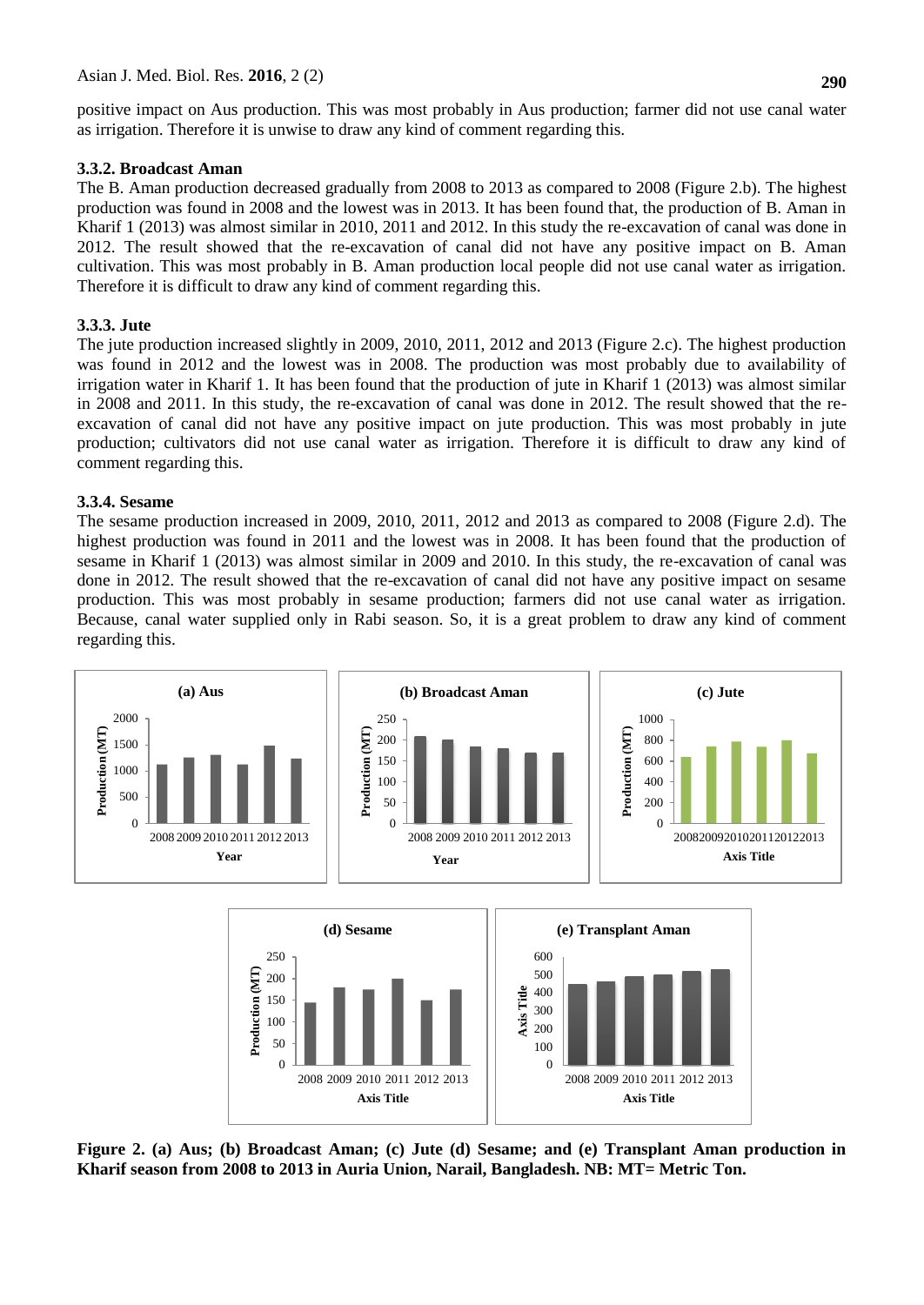# **3.3.5. Transplant Aman**

The T. Aman production increased in 2009, 2010, 2011, 2012 and 2013 as compared to 2008 (Figure 2.e). The highest production was found in 2013 and the lowest was in 2008. It has been found that, the production of T. Aman in Kharif 2 (2013) was almost similar in 2011 and 2012. In this study the re-excavation of canal was done in 2012. The result showed that the re-excavation of canal did not have any positive impact on T. Aman production. This was most probably in T. Aman production farmers did not use canal water as irrigation. Therefore it is unwise to draw any kind of comment regarding this.

# **3.3.6. Boro**

The Boroproduction increased slightly in 2009, 2010, 2011 and 2013 (Figure 3.a). The highest production was found in 2013 and the lowest was in 2012. It has been found that, the production of Boro in Rabi season (2013) was almost similar to 2011. In this study the re-excavation of canal was done in 2012. The result showed that the re-excavation of canal has much positive impact on Boro production. The production of Boro was increasing day by day due to availability of canal water as irrigation. But in 2012, the canal was under construction. For this reason the production was very low. Therefore, it could be said that re excavation of canal greatly improved the cropping intensity or cropping pattern.

# **3.3.7. Wheat**

The wheat production increased in 2009, 2010, 2012 and 2013 as compared to 2008 (Figure 3.b). The highest production was found in 2013 and the lowest in 2011. The result showed that, the production of wheat in Rabi season (2013) was almost similar in 2009. In this study, the re-excavation of canal was done in 2012. The result showed that the re-excavation of canal has much positive impact on wheat production. The production of wheat was increasing day by day due to availability of canal water as irrigation. But in 2012, the canal was under construction. For this reason the production was low. Therefore, it could be said that re-excavation of canal greatly affected the cropping intensity or cropping pattern.

# **3.3.8. Onion**

The onion production increased in 2009, 2010, 2011, 2012 and 2013 as compared to 2008 (Figure 3.c). The highest production was found in 2010 and the lowest was in 2008. In this study the re-excavation of canal was done in 2012. The production of onion was increasing day by day due to availability of canal water as irrigation. The production of onion in 2010, 2011, 2012 and 2013 was about seven, three, seven and six times higher than in 2008. In onion cultivation, there is a low need of water. The result showed that the re-excavation of canal did not have any positive impact on onion cultivation. This was most probably in onion cultivation; farmers did not use much canal water as irrigation. Therefore, it is difficult to draw any kind of comment regarding this **3.3.9. Garlic**

The garlic production unchanged in 3 years (2008, 2009 and 2012) where it shows decrease in 1 year (2010) and no production was observed in 2011 and 2013 during (2008-13) in my study area (Figure 3.d). In this study the re-excavation of canal was done in 2012. The reduction of garlic cultivation was most probably due to increase of rice cultivation. The result showed that the re-excavation of canal was much affected in garlic production. Therefore, it could be said that re-excavation of canal greatly affected the cropping intensity.

# **3.3.10. Turmeric**

The turmeric production increased in 2009, 2010, 2011, 2012 and 2013 as compared to 2008 (Figure 3.e). The highest production was found in 2013 and the lowest was in 2008. The result showed that, the re-excavation of canal was much affected in turmeric production. The production of turmeric was increasing day by day due to availability of canal water as irrigation. The production of turmeric in 2009, 2010, 2012 and 2013 was about two, two, two and four times higher than in 2008. Therefore, it could be said that, re-excavation of canal greatly improved the cropping intensity.

# **3.3.11. Chilly**

The chilly production increased in 2009, 2010, 2011, 2012 and 2013 as compared to 2008 (Figure 4.a). The highest production was found in 2009, 2010, 2011 and 2013 but the lowest in 2008. It has been found that, the production of chilly in Rabi season (2013) was almost similar in 2009, 2010, 2011 and 2012. In this study the re-excavation of canal was done in 2012. The result showed that the re-excavation of canal has much positive impact on chilly production. The production of chilly was increasing day by day due to availability of canal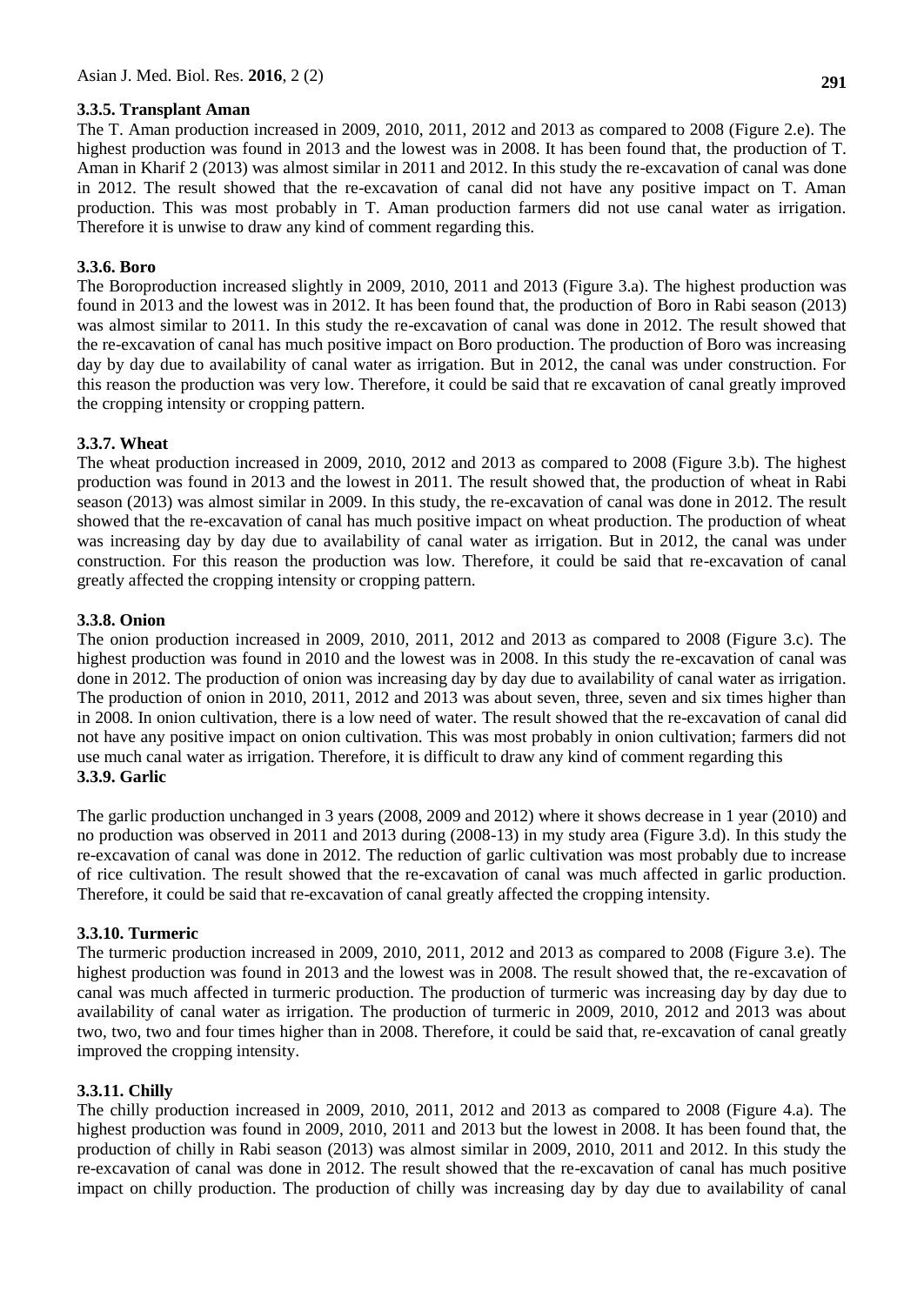water as irrigation. The production of chilly in 2009, 2010, 2011, 2012 and 2013 was about two times higher than in 2008. Therefore, it could be said that re-excavation of canal greatly affected the cropping intensity.



**Figure 3. (a) Boro; (b) Wheat; (c) Onion (d) Garlic; and (e) Turmeric production in Rabi season from 2008 to 2013 in Auria Union, Narail, Bangladesh. NB: MT= Metric Ton.**

# **3.3.12. Chickpea (Khesari)**

The chick pea production increased in 2009, 2011 and 2013 as compared to 2008 (Figure 4.b). The highest production was found in 2011 but the lowest was in 2012. In this study the re-excavation of canal was done in 2012. The result showed that the re-excavation of canal was much affected in chickpea production. The production of chick pea was increasing day by day due to availability of canal water as irrigation. But in 2012, the canal was under construction. For this reason the production was very low. The production of chickpea in 2011 and 2013 was about six times higher than in 2012. Therefore, it could be said that re-excavation of canal greatly improved the cropping intensity.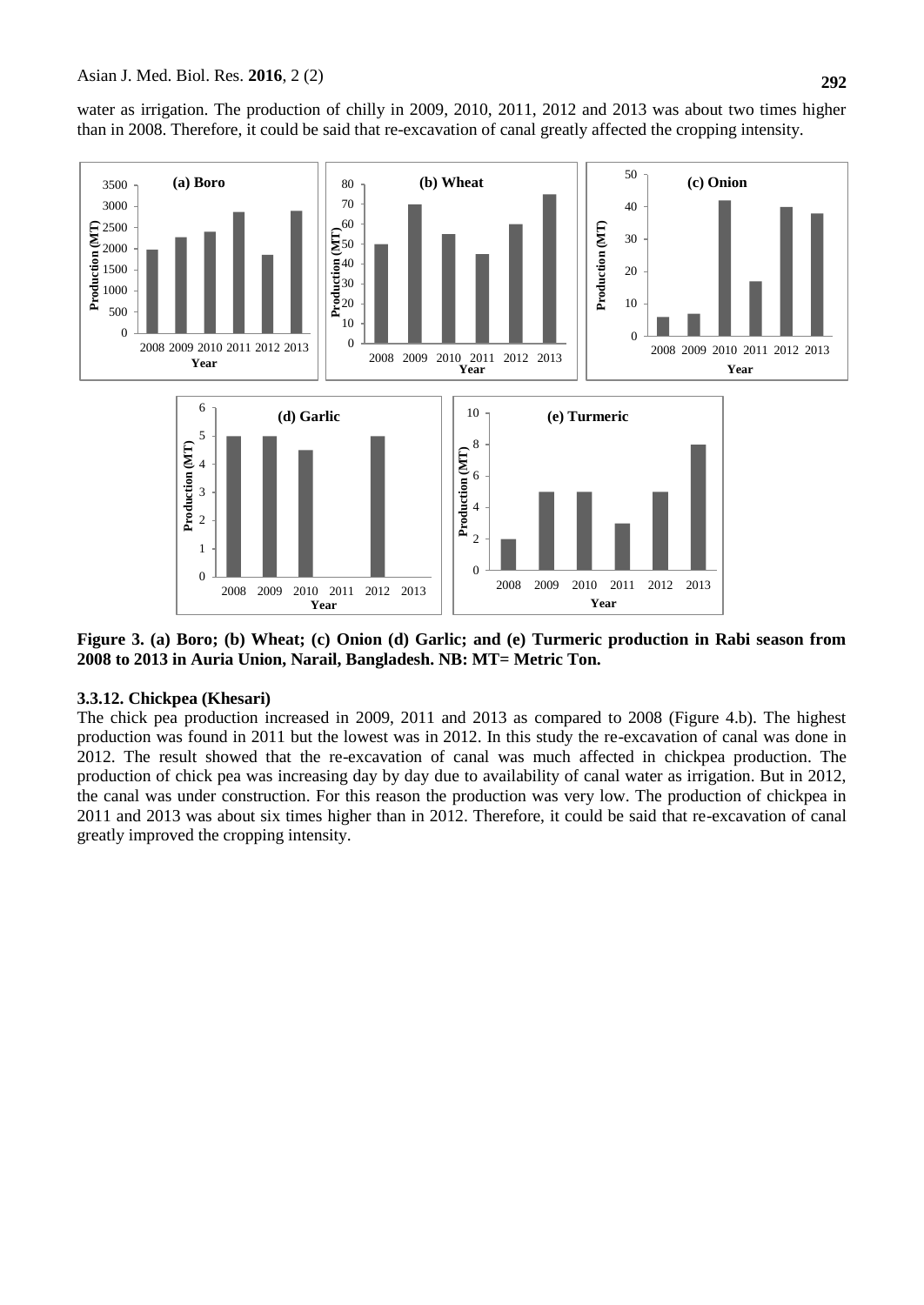

**Figure 4. (a) Chilly; (b) Chickpea (Khesari); (c) Sugar cane; (d) Lentil; and (e) Winter vegetables production in Rabi season from 2008 to 2013 in Auria Union, Narail, Bangladesh. NB: MT= Metric Ton.**

# **3.3.13. Sugar cane**

The sugar cane production increased in 2009, 2010 and 2012 as compared to 2008 (Figure 4.c). The highest production was found in 2012 and the lowest was in 2013. In this study the re-excavation of canal was done in 2012. The result showed that the re-excavation of canal was much affected in sugar cane production. In 2012, the canal was under construction. For this reason, the production was very high. But in 2011 and 2013 the production was low because of much cultivation of Boro rice. The reduction of sugar cane cultivation was most probably due to increase of rice cultivation. Therefore, it could be said that re-excavation of canal greatly changed the cropping pattern.

# **3.3.14. Lentil**

The lentil production decreased in 2009, 2010, 2011, 2012 and 2013 as compared to 2008 (Figure 4.d). The highest production was found in 2008 and the lowest was in 2011. It has been found that, the production of lentil in Rabi season (2013) was almost similar in 2010, 2011 and 2012. In this study, the re-excavation of canal was done in 2012. The result showed that the re-excavation of canal was much affected in lentil production. The production of lentil is decreasing day by day due to availability of canal water as irrigation. Because farmers were cultivating Boro rice mostly by replacing lentil. The production of lentil in 2010,2011, 2012 and 2013 was about two or three times lower than in 2008. Therefore, it could be said that re-excavation of canal greatly changed the cropping pattern.

### **3.3.15. Winter vegetables**

The winter vegetables production decreased in 2009, 2010, 2012 and 2013 as compared to 2008 but was similar in 2008 and 2011 (Figure 4.e). The highest production was found in 2008, 2011 and the lowest was in 2012. It has been found that, the production of winter vegetables in Rabi season (2013) was almost similar in 2010 and 2012. In this study the re-excavation of canal was done in 2012. The result showed that the re-excavation of canal was much affected in winter vegetables. The production of winter vegetables is decreasing day by day due to increase of rice cultivation. Boro rice is replacing winter vegetables mostly. Therefore, it could be said that re-excavation of canal greatly changed the cropping pattern.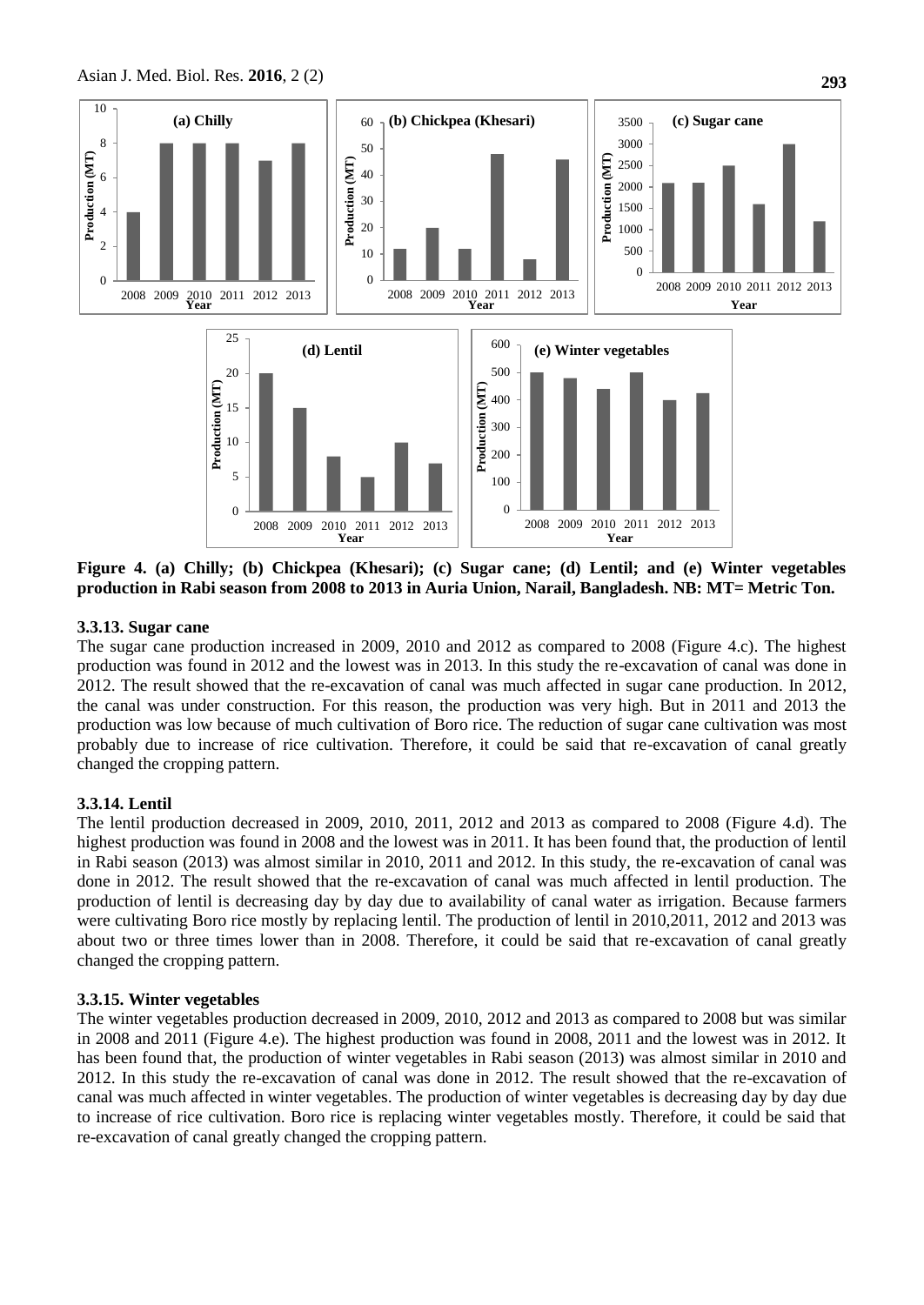### **3.4. Cultivated land area, crop production and cropping intensity during survey 2013 in Auria Union, Narail, Bangladesh**

Figure 5.a showed the land use pattern of various crops in Kharif 1 and Kharif 2 season during survey period (2013). Information was collected from 150 farmers of 6 villages of Auria Union and they got irrigation water from canal supported by BWDB. In Kharif season, farmers mostly cultivated various types of rice (e.g.BR 10, BR 11, BRRI 22, BRRI 23, BRRI 39, BRRI 49, Jabra, Machranga, Monohar and Shorna), Jute and Sesame. Among the rice varieties Shorna, BRRI 22, Machranga, BARRI 49, BRRI 39 and BRRI 23 were mostly cultivated, respectively. Jute was the second main crop in Kharif 1. In 257.17 acres of cultivable land, rice was cultivated in 145.92 acres, jute was in 62.07 acres and only 5.49 acres were used for sesame production.

Figure 5.b showed various types of crops production in Kharif 1 and Kharif 2 season during survey period (2013). Information was collected from 150 farmers among 6 villages of Auria Union and they got irrigation water from canal. In Kharif season, farmers mostly cultivated various types of rice (e.g.BR 10, BR 11, BRRI 22, BRRI 23, BRRI 39, BRRI 49, Jabra, Machranga, Monohar and Shorna), Jute and Sesame. Among the rice varieties Shorna, BRRI 22, Machranga, BRRI 39, BRRI 23 and BRRI 49 mostly produced, respectively. Jute was the second main crop in Kharif 1. In 290.94 MT of total production, rice was produced 234.2 MT, jute was 54.92 MT and only 1.82 MT was sesame production.

Information was collected from 150 farmers of 6 villages of Auria Union and they got irrigation water from canal. In Kharif season, farmers mostly cultivated various types of rice (e.g.BR 10, BR 11, BRRI 22, BRRI 23, BRRI 39, BRRI 49, Jabra, Machranga, Monohar and Shorna), Jute and Sesame. Among the rice varieties BR 10, BR 11, BRRI 22, BRRI 23, BRRI 39, BRRI 49, BRRI 52, Jabra, Machranga, Monohar and Shorna showed 0.92%, 0.85%, 7.36%, 4.16%, 4.39%, 4.46%, 2.43%, 1.59%, 6.06%, 1.43% and 21.82% cropping intensity, respectively (Figure 5.c). In 81.17% of total cropping intensity, only the rice varieties showed 55.47%, jute showed 23.62% and 2.08% was sesame.



**Figure 5. (a) Cultivated land; (b) Crop production and; (c) Cropping intensity of various crops in Kharif season at 2013 in Auria Union, Narail, Bangladesh.**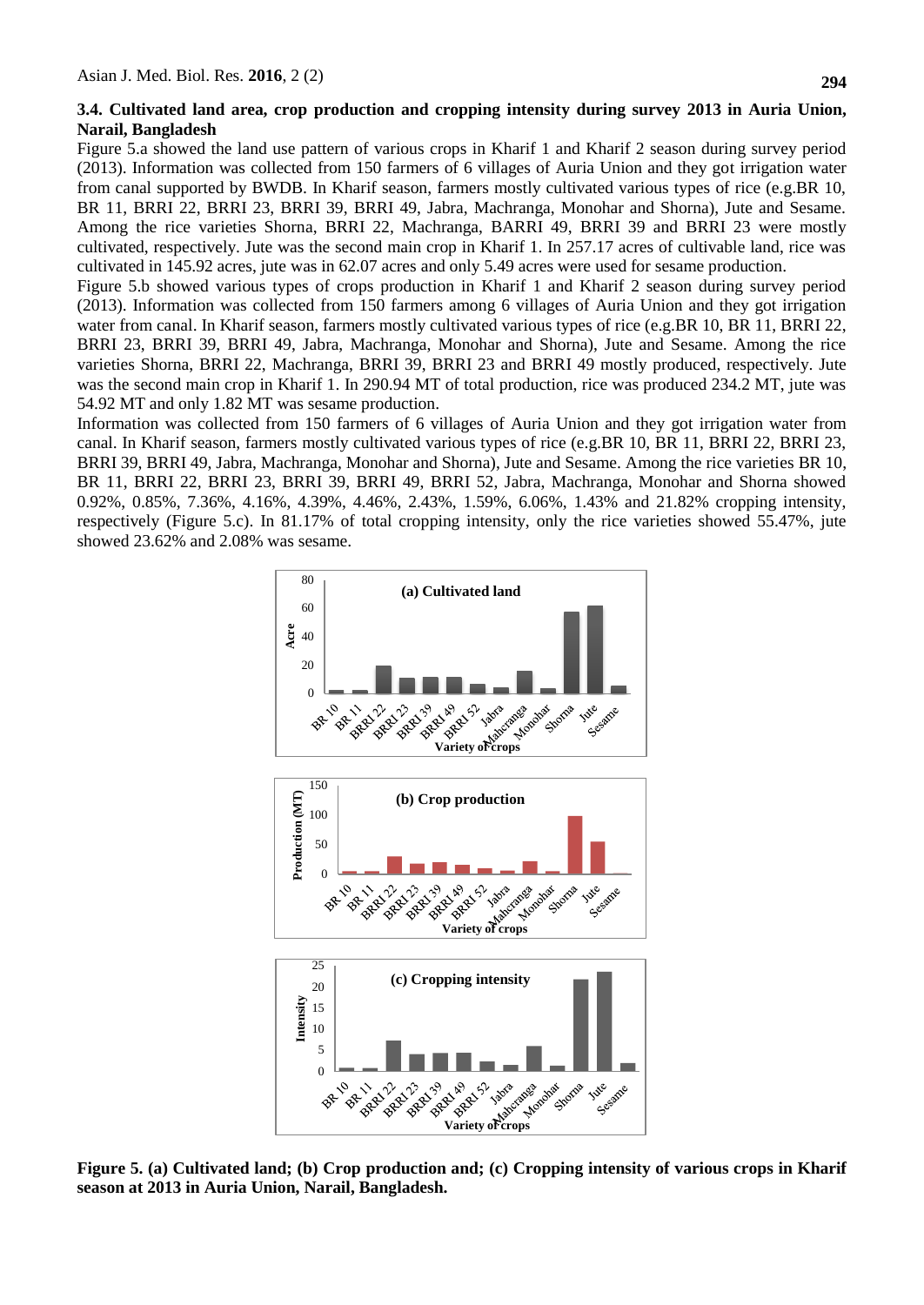Figure 6.a showed the land use pattern of various crops in Rabi season during survey period (2013). Information was collected from 150 farmers of 6 villages of Auria Union and they got irrigation water from canal supported by BWDB. In Rabi season, farmers mostly cultivated various types of rice (e.g. BRRI 28, BRRI 29, BRRI 41, GS, Hira, Jagoron, Kajollata, Ratna and Sarnolata), Chickpea (Khesari), Lentil, Pulse (Kalai), Rape seed and Wheat. Among the rice varieties BRRI 28, GS, Hira, Ratna and BRRI 29 were mostly cultivated, respectively. In 231.24 acres of cultivable land, rice was cultivated in 168.93 acres and Chickpea (Khesari), Lentil, Mustard, Pulse (Kalai), Rape seed, Wheat was cultivated about 8.55, 22.59, 17.58, 7.80, 0.09, 5.70 acres, respectively.



**Figure 6. (a) Cultivated land; (b) Crop production and; (c) Cropping intensity of various crops in Rabi season at 2013 in Auria Union, Narail, Bangladesh.**

Figure 6.a showed various types of crop production in Rabi season during survey period (2013). In Rabi season, farmers mostly cultivated various types of rice (e.g. BRRI 28, BRRI 29, BRRI 41, GS, Hira, Kajollata, Ratna and Sarnolata), Chickpea (Khesari), Lentil, Mustard, Pulse (Kalai), Rape seed and Wheat. Among rice varieties BRRI 28, GS, Ratna, BRRI 29 and Hira mostly produced, respectively. In 427.42 MT of total production, only rice varieties were produced about 395.90 MT (Figure 6.b). Chickpea (Khesari), Lentil, Mustard, Pulse (Kalai), Rape seed and Wheat was produced 5.66 MT, 9.08 MT, 6.72 MT, 4.80 MT, 0.04 MT and 5.22 MT, respectively (Figure 6. b).